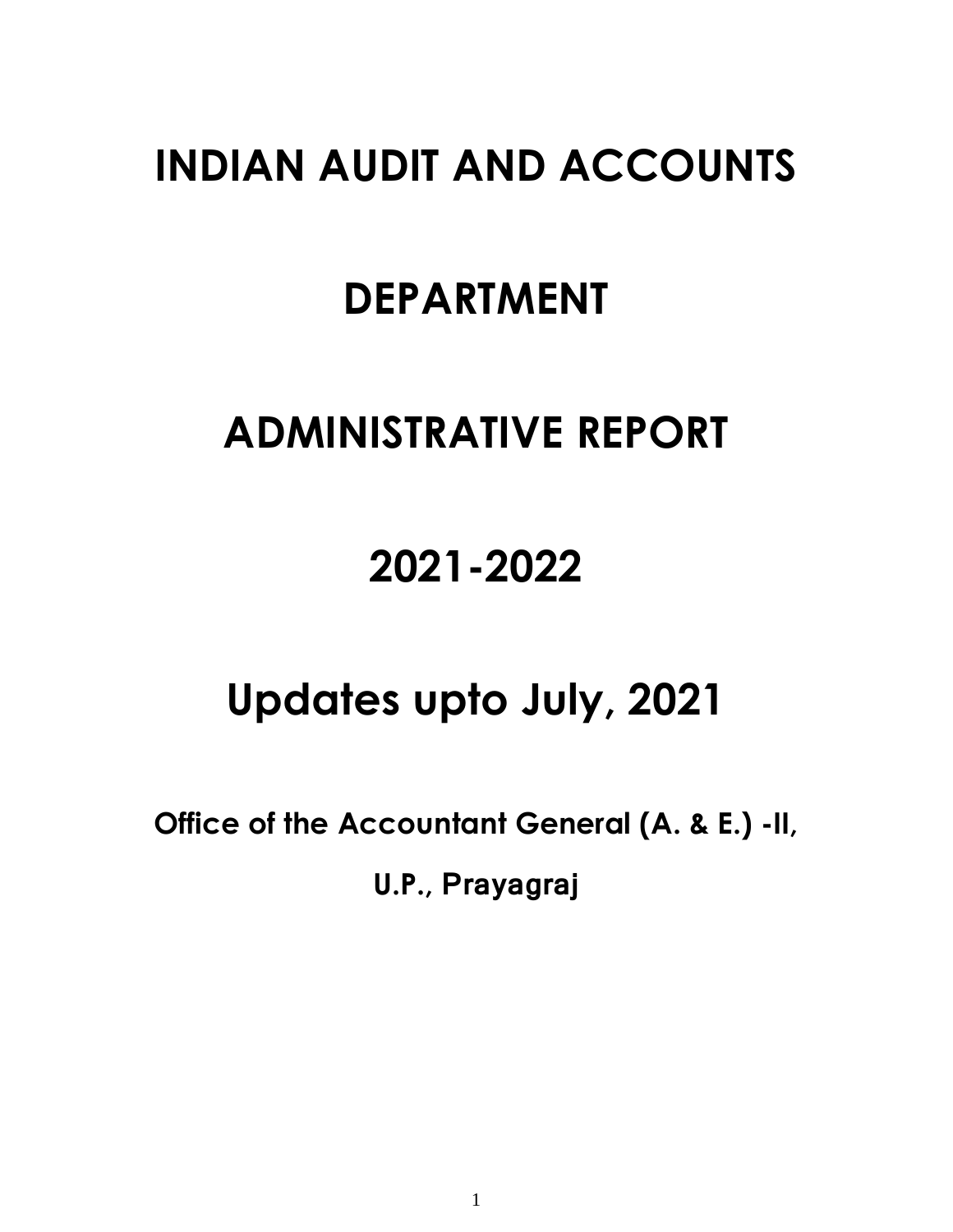## **Monthly Administrative Report (Admn. Wing)**

### **Budget**: **2021-2022**

| <b>Heads</b>           | <b>Budget</b><br>(In thousands of<br>Rupees) | Expenditure up to 07/<br>2021<br>(In thousands of<br>Rupees) |
|------------------------|----------------------------------------------|--------------------------------------------------------------|
| Salaries, Wages & OTA  | 437446.77                                    | 192694.88                                                    |
| <b>Travel Expenses</b> | 1960.00                                      | 118.77                                                       |
| Rents, Rates & Taxes   |                                              |                                                              |
| Office Expenses        | 7101.00                                      | 1915.28                                                      |

### **Retirements:**

 The details of employees who bade farewell to this office till 31st July 2021: -

| SI. | <b>Name &amp; Designation</b>          | P.No.  | <b>Date of Retirement/Death</b> |
|-----|----------------------------------------|--------|---------------------------------|
| No  | Smt/Sri                                |        |                                 |
| 1.  | Ashok Kumar, M.T.S.                    | G/3324 | 30/04/2021                      |
| 2.  | Ram Chandra, M.T.S.                    | G/3686 | 06/04/2021 (Death)              |
| 3.  | Pradeep Kr. Srivastava, A.A.O.         | B/2360 | 18/04/2021 (Death)              |
| 4.  | Pankaj Gupta, Sr. Acctt.               | D/2686 | 21/04/2021 (Death)              |
| 5.  | Manoj Kr. Saxena, Sr. Acctt.           | D/2012 | 26/04/2021 (Death)              |
| 6.  | Surendra Kumar, Sr. Acctt.             | D/3257 | 31/05/2021                      |
| 7.  | Harish Chandra, Acctt.                 | E/3374 | 31/05/2021                      |
| 8.  | Ajit Kumar, Sup.                       | C/628  | 30/06/2021                      |
| 9.  | Munna Lal, Sr. Acctt.                  | D/3517 | 30/06/2021                      |
| 10. | Raja Ram, Sr. Acctt.                   | D/2456 | 30/06/2021                      |
| 11. | Ramesh Kr. Lalchandani, Asstt.<br>Sup. | M/1964 | 30/06/2021                      |
| 12. | C.P. Singh, Sr. A.O.                   | A/1426 | 31/07/2021                      |
| 13. | Dilip Kumar, Sup.                      | C/1438 | 31/07/2021                      |
| 14. | Shailendra Kr. Trivedi, Asstt. Sup.    | M/1911 | 31/07/2021                      |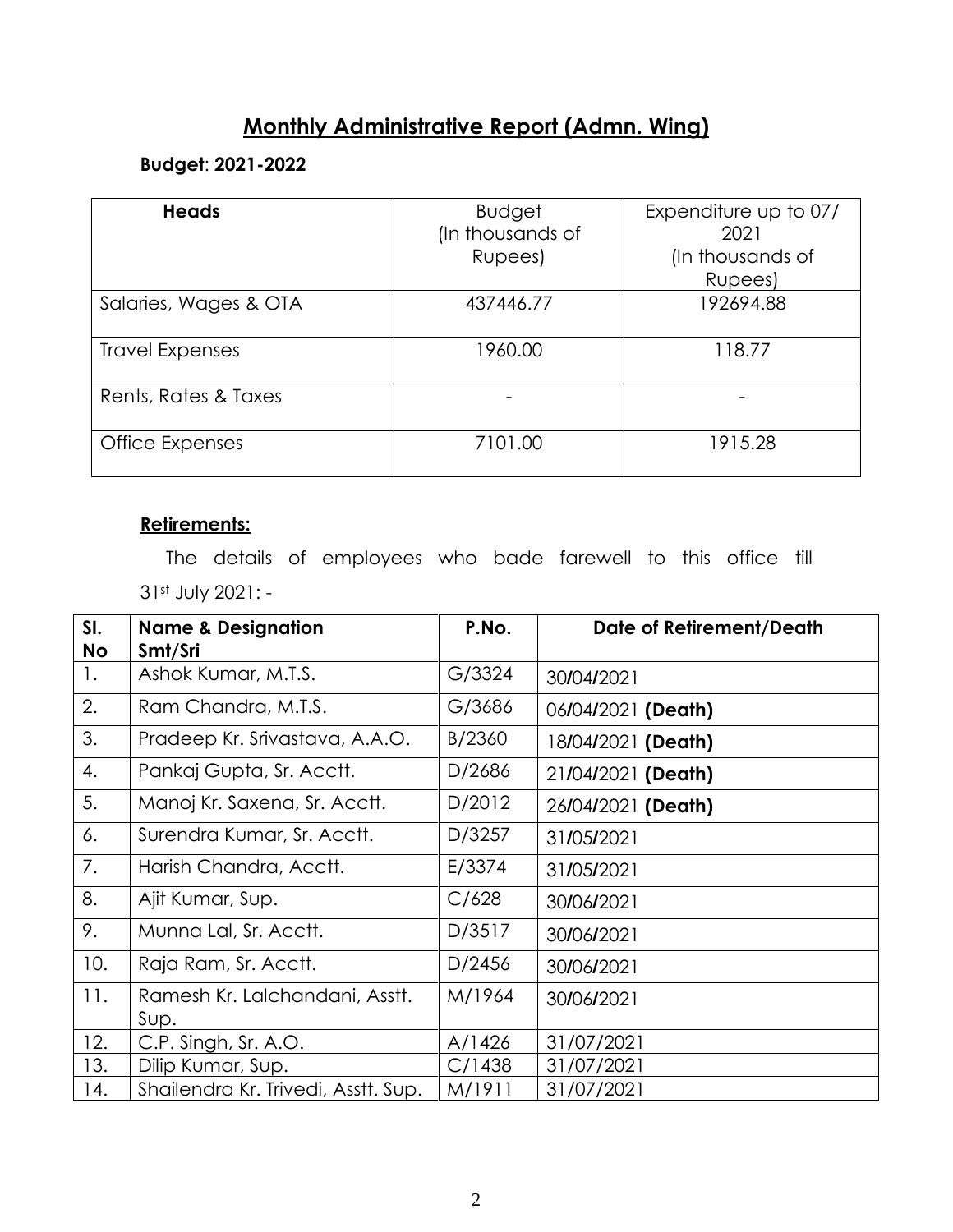## **In-house Training**

## **(General & EDP Courses)**

### 01.04.2021 to 31.07.2021

| SI.No | <b>Name of Course</b>                       | <b>Period</b>           | <b>Slots</b> |
|-------|---------------------------------------------|-------------------------|--------------|
| 1.    | <b>KFA/KRA</b>                              | 06/04/2021 - 07:04:2021 | 04           |
| 2.    | Basic Training on MS Word and MS Excel      | 07/04/2021 - 08/04/2021 | 04           |
| 3.    | <b>Working of Pension Coordination</b>      | 05/05/2021 - 06/05/2021 | 05           |
| 4.    | <b>RTI Act, 2005</b>                        | 18/05/2021 - 19/05/2021 | 10           |
| 5.    | <b>Special Course on GPF Module</b>         | 20/05/2021 - 21/05/2021 | 05           |
| 6.    | <b>Working of Pension Coordination</b>      | 24/05/2021 - 25/05/2021 | 10           |
| 7.    | Basic Training on MS Word and MS Excel      | 26/05/2021 - 27.05.2021 | 03           |
|       | with UNICODE typing                         |                         |              |
| 8.    | Office procedure                            | 27/05/2021 - 28/05/2021 | 07           |
| 9.    | APAR & writing performance appraisal        | 29/05/2021              | 12           |
| 10.   | <b>Training on E-Office</b>                 | 09/06/2021              | 04           |
| 11.   | Training for promotion as Asstt. Sup.       | 10/06/2021              | 50           |
| 12.   | Working of A/c Current and RBD Section      | 16/06/2021 - 18/06/2021 | 07           |
| 13.   | <b>Working of PC Section</b>                | 23/06/2021 - 25/06/2021 | 07           |
| 14.   | <b>Training on VLC</b>                      | 24/06/2021 - 25/06/2021 | 05           |
| 15.   | <b>Training on VLC</b>                      | 29/06/2021 - 30/06/2021 | 05           |
| 16.   | <b>Record Management of A&amp;E Offices</b> | 06/07/2021 - 07/07/2021 | 10           |
| 17.   | <b>GST</b>                                  | 27/07/2021 - 28/07/2021 | 04           |
| 18.   | Advance course on MS Office                 | 08/07/2021 - 09/07/2021 | 04           |
| 19.   | Training on PAO Compact 2000                | 22/07/2021 - 23/07/2021 | 04           |
| 20.   | <b>Training on PowerPoint</b>               | 29/07/2021 - 30/07/2021 | 04           |

## **RTI Training**

## **(General & EDP Courses)**

01-04-2021 to 31-07-2021

| SI. No. | <b>Name of Course</b> | Period | <b>Slots</b> |
|---------|-----------------------|--------|--------------|
|         |                       |        |              |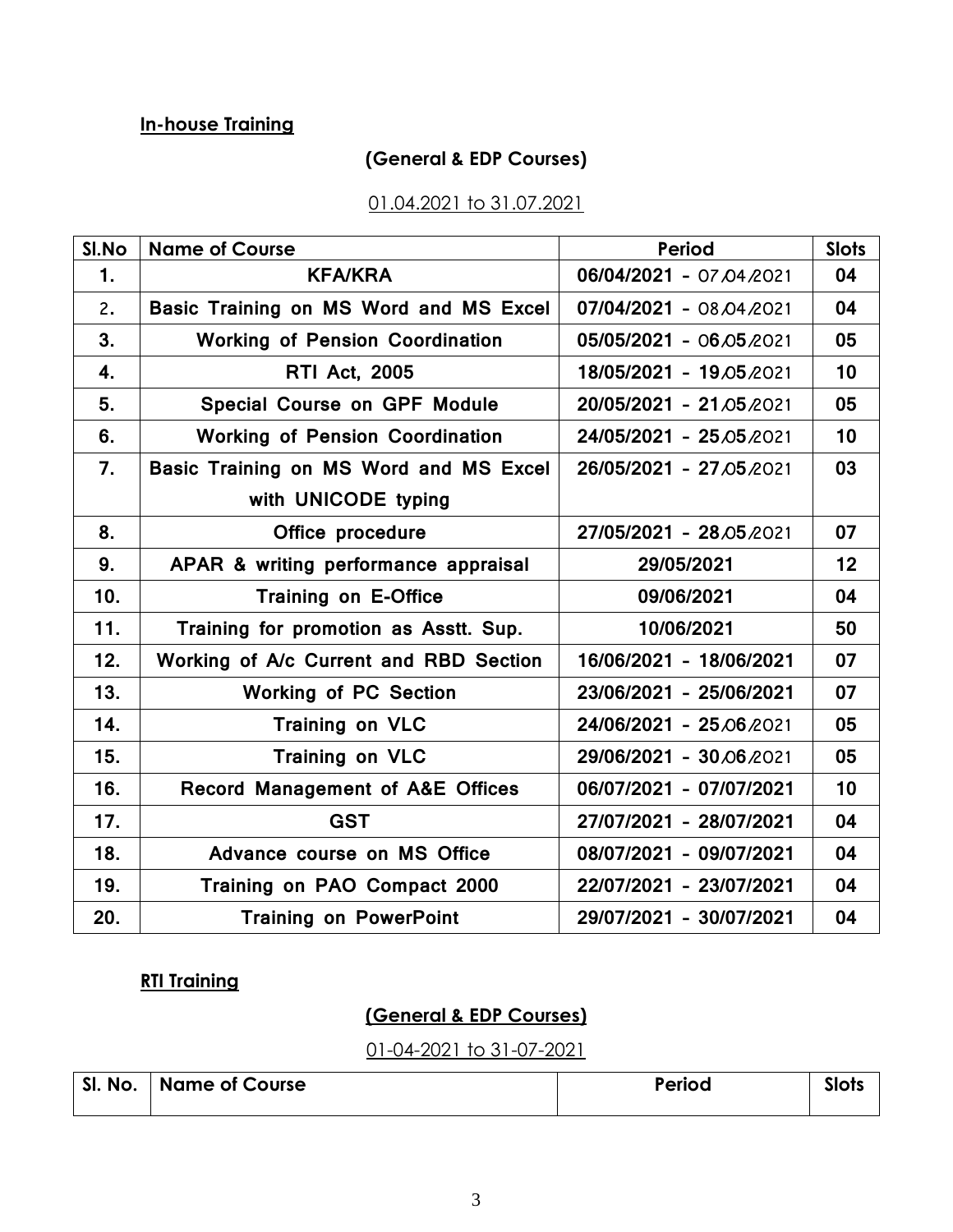| 1.  | <b>Finance and Appropriation Accounts</b>        | 19/04/2021 - 21/04/2021 | 02 |
|-----|--------------------------------------------------|-------------------------|----|
| 2.  | Principles of Networking,<br>&<br>Internet       | 03/05/2021 - 07.05.2021 | 01 |
|     | <b>Network Security</b>                          |                         |    |
| 3.  | <b>IGAS &amp; IGFRS</b>                          | 10/05/2021 - 13.05/2021 | 05 |
| 4.  | Seminar on R.T.I. Act, 2005                      | 11/05/2021 - 12.05.2021 | 05 |
| 5.  | Advance course on MS Excel                       | 17/05/2021 - 22.05.2021 | 01 |
| 6.  | Soft skill                                       | 24/05/2021 - 25.05.2021 | 09 |
| 7.  | Advance course on MS Word and MS                 | 07/06/2021 - 11/06/2021 | 02 |
|     | <b>PowerPoint</b>                                |                         |    |
| 8.  | Advance course on MS Access                      | 14/06/2021 - 22/06/2021 | 02 |
| 9.  | All India Webinar on GASAB & NRA                 | 16/06/2021              | 05 |
| 10. | <b>Statistical Sampling</b>                      | 05/07/2021 - 09/07/2021 | 01 |
| 11. | <b>IFMS</b><br>Operation<br>working<br>and<br>in | 12/07/2021 - 17/07/2021 | 03 |
|     | Environment & Overview of Treasury               |                         |    |
|     | System & Inspection of Treasuries.               |                         |    |
| 12. | Advance course on MS Excel                       | 12/07/2021 - 17/07/2021 | 01 |
| 13. | Advance course on MS Excel                       | 26/07/2021 - 31/07/2021 | 01 |

## **MANUALS: -**

| SI No. | <b>Name of Manuals</b>  | <b>Printing Year</b> |
|--------|-------------------------|----------------------|
|        | Procedure manual of VLC | 2005                 |
|        | Works Manual            | 2008                 |
|        | <b>Pension Manual</b>   | 2006                 |
|        | <b>GE</b> Manual        | 2006                 |
|        | Forest Manual           | 1992                 |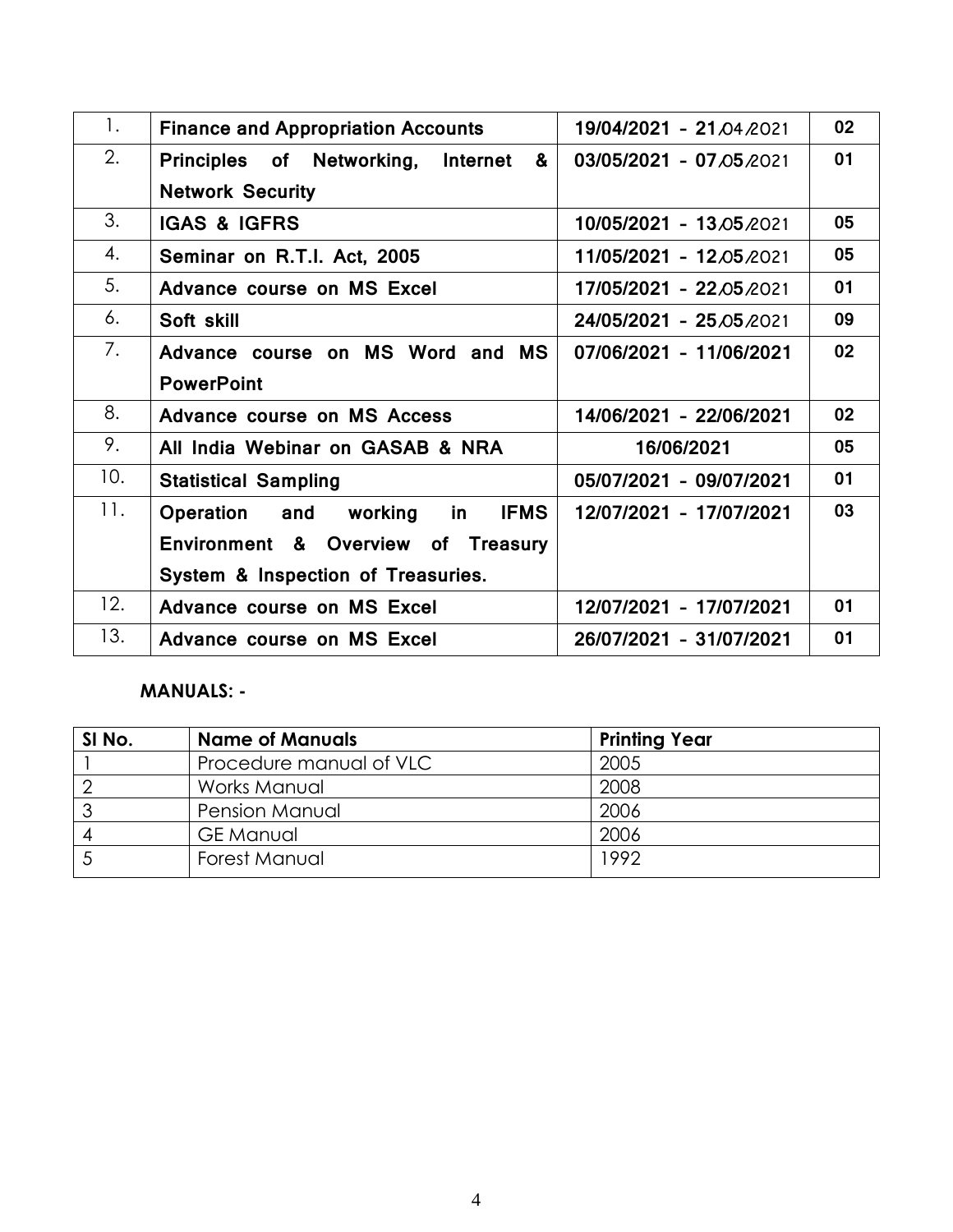#### **6.0 General Provident Fund**

A Deputy Accountant General is the Head of this group. The General Provident Fund (GPF) accounts of subscribers in respect of Agriculture, Animal Husbandry, Cooperative, Law and Justice, Medical, Public Health, Family welfare, Irrigation, Public works and Forest Department of Uttar Pradesh Government, Other than Class IV employees are maintained by this office.

6.1 **General.**

6.1.1 The Government of Uttar Pradesh introduced the system of maintenance of pass book by all Drawing and Disbursing Officers with effect from 01.04.1985 under the GPF U.P. Rules 1985. Payment of 90% balances standing at credit of the subscribers in his Pass Book is made at the time of the death/retirement by the Drawing and Disbursing Officer. The residual balance of 10% available in GPF account

of a retired/expired subscriber is authorized by this office after necessary scrutiny. As a result, work relating to issue of Final Payment Authorities also involves the reconciliation and settlement of discrepancies between the pass book maintained at drawing and disbursing officer's level and the subscribers/account maintained in this office.

- 6.1.2 Annual statement of GPF account in respect of all subscribers are uploaded on official website in the month of Aprilevery year. Uploading of accounts statement is given wide publicity. The accounts statement for the year 2019- 20 have been uploaded on07.08.2020 on official website. The subscribers can print out the statement with the help of his/her date of birth. Such statements help the subscribers to get acquainted with each year's account position and enables them to take up correspondence with the office for redressal. The increased awareness as well as reconciliation prior to 90% payment, made mandatory by Ministry of Finance, Uttar Pradesh has added to our work load.
- 6.1.3 Besides above, Visitor Facilitation Cell is functioning for prompt redressal of grievances of visiting subscribers and Fund-1 monitors settlement of complaints received from the Headquarters' Office.

#### **6.2 System Improvement.**

1. Various actions have been initiated by A.G. and DAG to improve the working of Fund Wing. Funds Wing have been reorganized major head wise under a Branch Office, posting of GPF details till final payment.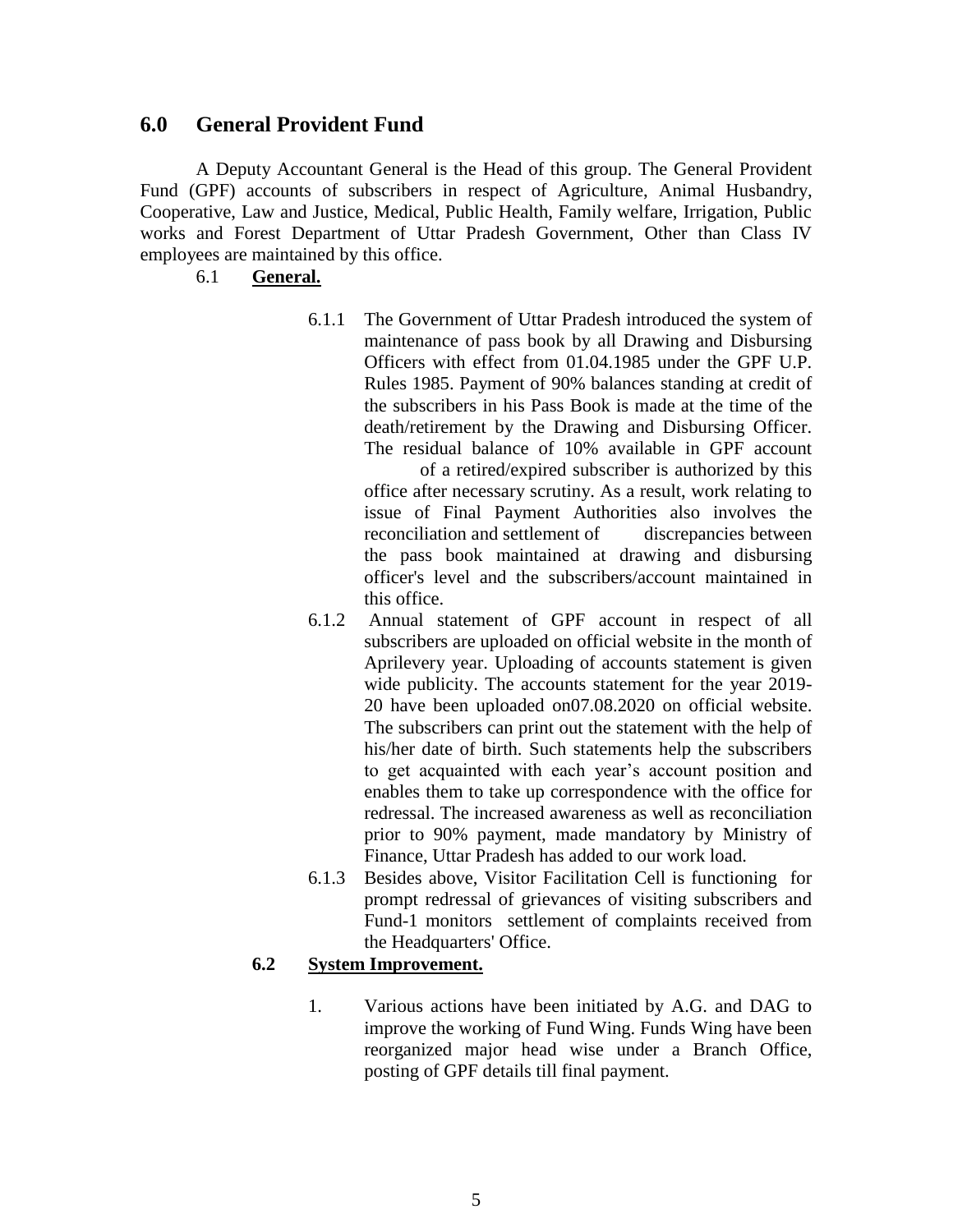- 2. The matter regarding missing schedules and half filled details in schedule is being taken up with Director of Treasuries at high power committee meeting and doing workshop with TOs/DDOs.
- 3. GPF data is being maintained in Oracle Package.
- 4. The ALPM computer section has been provided a format for proving of monthly account at the end of each month closing.
- 5. DAG (Funds) is regularly holding meeting with Branch Officers & sectional head of Funds Wings for improvement in FP and other cases.
- 6. GPF Authorities have been computerized to reduce the problem of visibility of various details provided in them.
- 7. Posting of GPF details from Establishment Vouchers, is carried out in order to reduce the missing credits.

#### **6.3 Interaction with State Govt.**

We have developed a healthy interaction with some State Govt. Departments.Some of the activities which have been followed up

are:-

- 1. Regular meeting with Finance Secretary U.P. with regard to reconciliation of GPF Cases before 90% payment, Minus Balancein Final Payment cases,upto date interest issue after the new Government Order in the year 2000 and fixing the responsibility of Department in delayed submission of Final Payment case to A.G. Office.
- 2. Correspondence and meeting with Director of Treasuries for proper and complete submission of schedules.
- 3. High Power committee for taking up the issue for up to date interest payment. Proper and complete submission of Schedules to the Office.
- 4. Workshop with TOs/DDOs to submit schedules in complete shape.

#### 6.4 **Final Payment Cases**.

Effective measures are being undertaken for the clearance of Final Payment cases at the earliest and within the stipulated time.

The position of receipt and clearance of Final Payment cases up to the month of June2021is as under:-

| Year    | Cases<br>outstanding<br>as on<br>$1st$ April2021 | Cases received upto<br>30June2021 | Cases<br>Clearedup to<br>30June2021 | Cases<br>outstanding at<br>the end of the<br>June2021 |
|---------|--------------------------------------------------|-----------------------------------|-------------------------------------|-------------------------------------------------------|
| 2021-22 |                                                  | 1297                              | 1220                                | 154                                                   |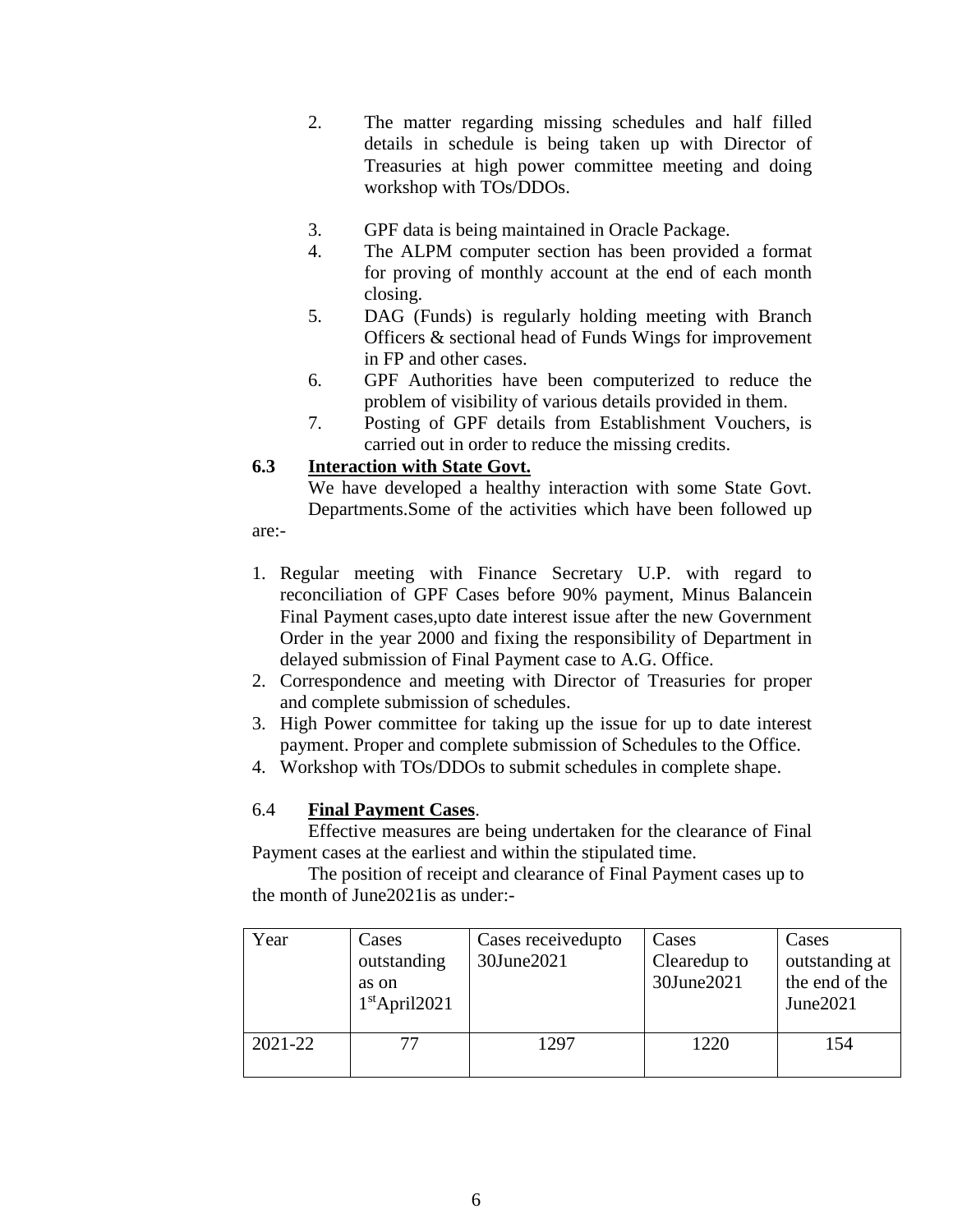#### **6.5 Missing and un posted items.**

With a view to reduce the number of the missing and un posted items, all efforts have been made to prevent fresh accretion of missing and un posted items along with speedy settlement of the outstanding balances by posting of full details and correcting the various wrong account numbers.

The position of such items as on30June2021for Threemonths is indicated below:-

| Item Name & Year         | $O.B.$ as    | Addition | Clearance | Closing         |
|--------------------------|--------------|----------|-----------|-----------------|
|                          | on.          | during   | during    | Balance at      |
|                          | $1st$ April2 | the      | the       | the end of the  |
|                          | 021          | period   | period    | June2021        |
|                          |              |          |           |                 |
| Missing Credits 2021-22, | 117888       | 10685    | 10455     | 116461          |
| Upto 30June 2021         |              |          |           |                 |
| Missing Debit 2021-22,   | <b>Nil</b>   | nil      | nil       | N <sub>il</sub> |
| Upto30June2021           |              |          |           |                 |
| Un posted Credits        | 525          | 40       | 21        | 544             |
| 2021-22, Upto30June2021  |              |          |           |                 |
| Un posted Debit 2021-22, | nil          | nil      | nil       | nil             |
| Upto30June2021           |              |          |           |                 |

- 6.5.1 Missing credit in the GPF Accountare mainly due to non furnishing of sufficient or incorrect information in the General Provident Fund Schedules prepared by Drawing and Disbursing Officers and transferred by treasuries. The matter has been taken up with the State Government and Director (Treasury) for providing the correct and complete schedules.
- 6.5.2 These missing items are being cleared with the help of collateral evidence i.e. pass books of subscribers provide by DDOs . The details of pass book are also being brought by various peripatetic parties send from various fund sections to different DDO's. The details are also being received from DDOs through general correspondence.

#### **6.6 General (Ordinary) letters.**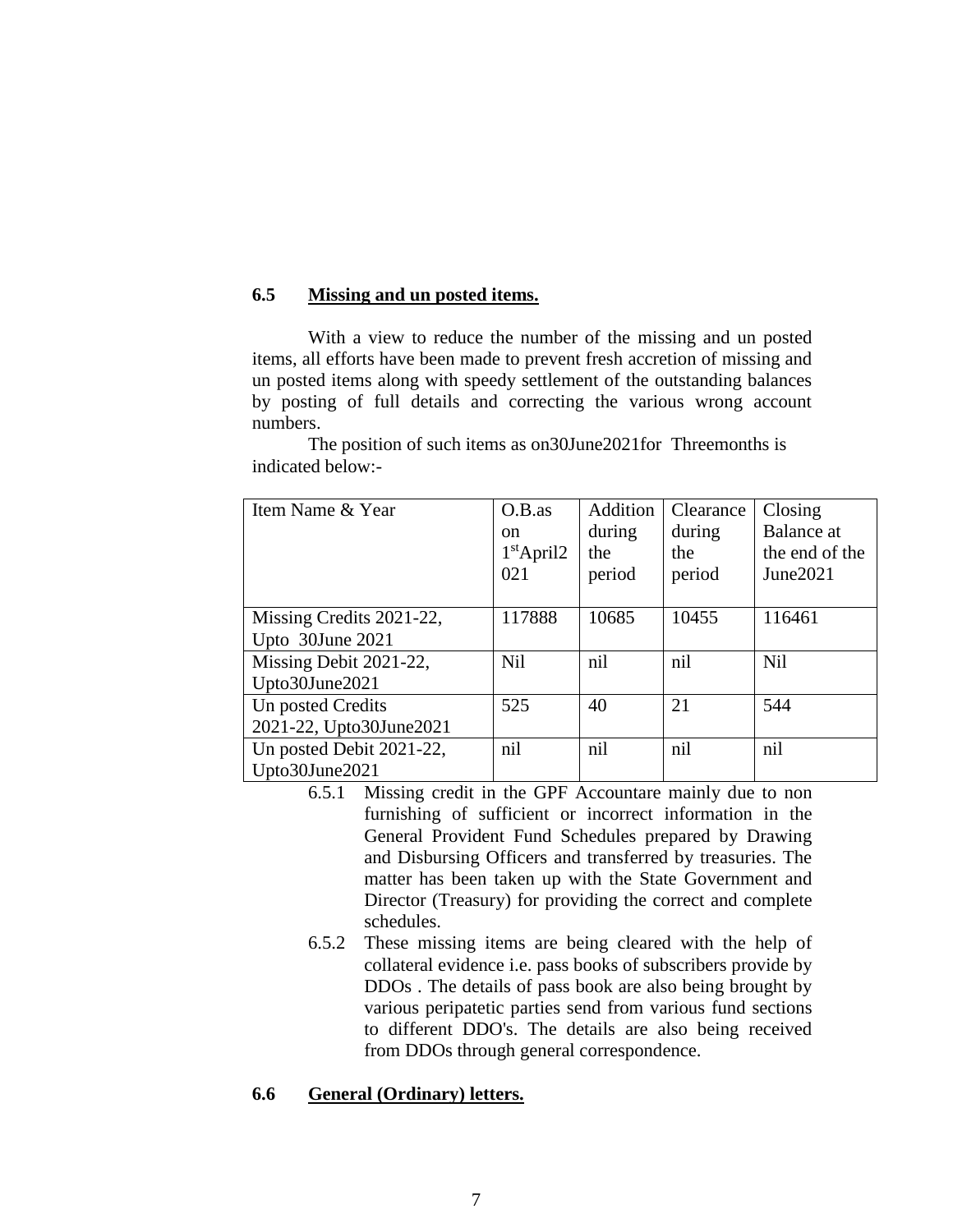Each and every ordinary letters and other complaint cases are regularly diarized and are cleared as quickly as possible after receiving the wanting details from DDO's. At present these have increased due to subscriber being aware of the missing items. However, in near future these complaints are impacted to go down and subscribers GPF account will be fully rectified.

Details of clearance of ordinary letters forThreemonths is given below:-

| Year                        | Clearance of OD letters<br>during the period |
|-----------------------------|----------------------------------------------|
| 2021-22, Upto<br>30June2021 | 3117                                         |

#### 6.7 **Flow of work & Role of Co-ordinating Section**.

The Schedule/Voucher/Challans are received in A.G.(A&E)-I and passed on to A.G.(A&E)-II.Fund-1 section passes it to different section for posting in subscriber's account. DBA Cell provide them technical support. During posting the missing and un posted items are generated due to wanting schedules and incorrect name and GPF number of subscribers. Steps are taken to improve these missing and un posted items.

The manual sections looks after the clearance of Final Payment, 90% reconciliation, CAG cases, and other complaint cases and the Fund-I keeps close watch of all these. While DAG Funds Cell keeps a check of Final Payment, CAG, AG and DAG cases.

The Fund-I section co-ordinates of these activities and put up various Head Quarters report and weekly reports to DAG and AG. It also controls TEs made by all manual sections.All other miscellaneous work related to fund wings is also managed by this section.

There973 minus balance cases were outstanding at the end ofJune2021,for which reminder/recovery letter has been sent to concerned DDO/subscribers.

The report of reconciliation cases/CAG cases and final payment cases are uploaded monthly and fortnightly on website of this office, which is helpful to the subscribers to know their GPF status.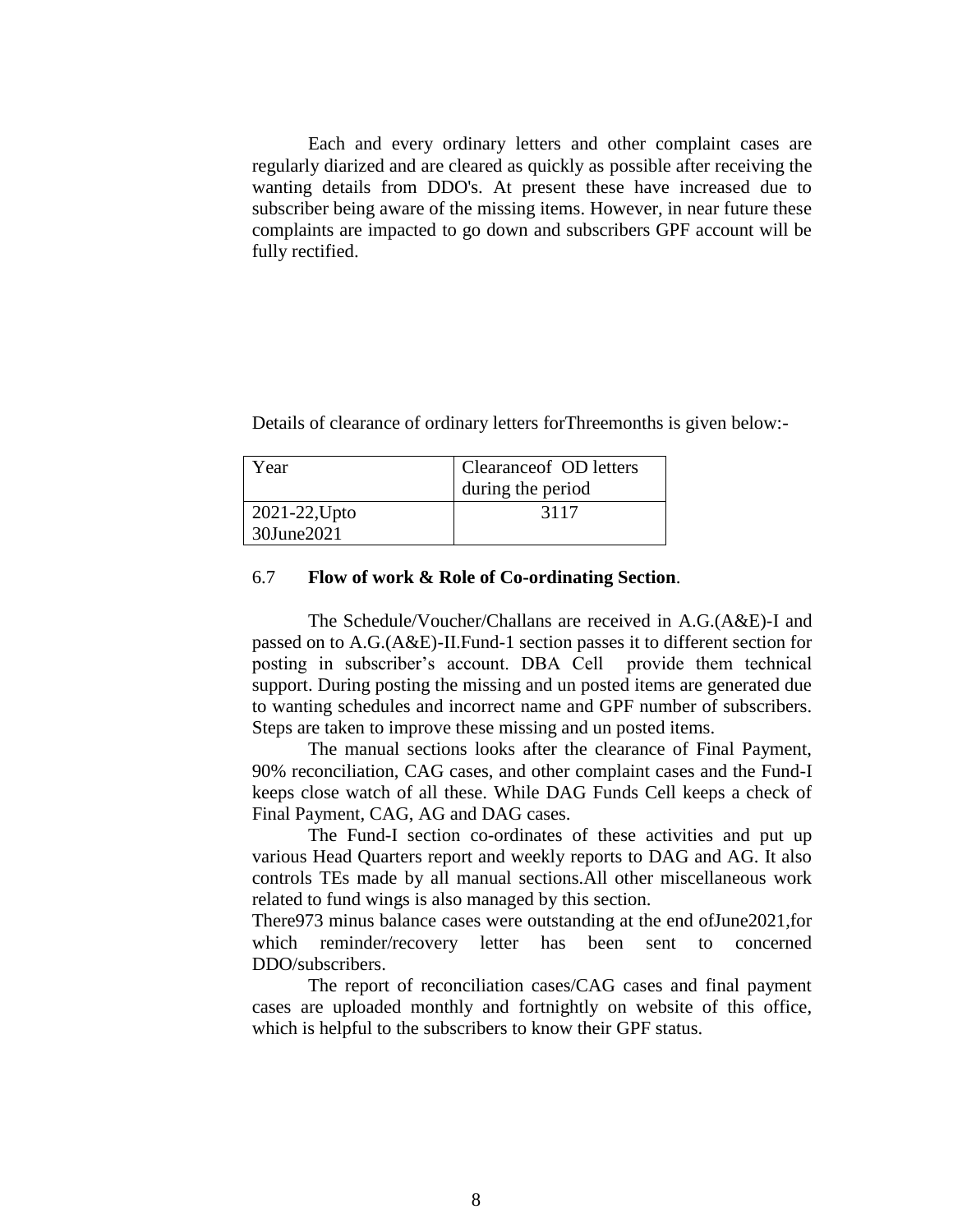### **TAD Wing**

1.VLC wing is headed by Dy. Accountant General (TAD & VLC) who is assisted by **two** Branch Officers.

2. TAD Wing deal with the Treasury Accounts of State's Treasuries related with the different Departments and their Major Heads. Compilation work is done by seven D.C. Section in VLC package. This compilation is of primary nature as it is done with initial documents i.e. vouchers and receipts schedules and monthly data sent to O/o the AG(A&E) I for merger.

3. Details of Major Head, dealt by this office for compilation work are as under:-

**Payments: -** 2014, 2030, 2210, 2211, 2215, 2216, 2217, 2401, 2402, 2403, 2404, 2405, 2415, 2416, 2425, 2435, 2501, 2506, 2705, 4210, 4211, 4215, 4216, 4217, 4401, 4402, 4403, 4404, 4405, 4415, 4425 4435 and 7610/8000 related with above revenue expenditure heads.

**Receipts: -** 0030, 0210, 0211, 0215, 0216, 0217, 0401, 0403, 0404, 0405, 0415, 0425, 0435, 0506 and capital Receipts as per heads shown in payments.

4.Total No. of Vouchers compiled up to 06/2021 in the year 2021-22 as on 31-07-  $2021 = 84,054$ 

Total receipt schedule compiled up to 06/2021 in the year 2021-22= 2190

- 5.Position of outstanding in D.A.A. Suspense up to 06/2021 in 2021-22 as on 31-07- 2021 (i) Payment=4.19 Crore (ii) Receipt=Nil
- 6. Position of outstanding O.B. Suspense up to 06/2021 in 2021-22 as on 31-07-2021 in payment heads=89.84 Crores
- 7. Outstanding amount of A.C. bills up to 06/2021 (ending 31-07-2021)=0.732 Crores

#### **VLC Wing**

- 1. VLC wing is headed by Dy. Accountant General (VLC) who is assisted by **two** Branch Officers.
- 2. VLC package is currently running on platform of LINUX and Oracle 11g. Original package was developed by M/s Tata Consultancy Service. Certain components were modified by M/s CMC Ltd. New Delhi in the year 2009-10.
- 3. Project of Technical up-gradation of VLC is completed by M/s CMC Ltd. New Delhi and original platforms are being replaced by Linux and Oracle 11g. The Project is implemented from month Aug.2012.
- 4. VLC set up is presently centralised in a hall at IInd floor of the building where officials of TAD & WAD wings capture their accounts on nodes divided in cabins. There was a plan of decentralization of nodes with their placements in respective, sections of WAD &TAD with modular furniture by 2018-19,but still awaited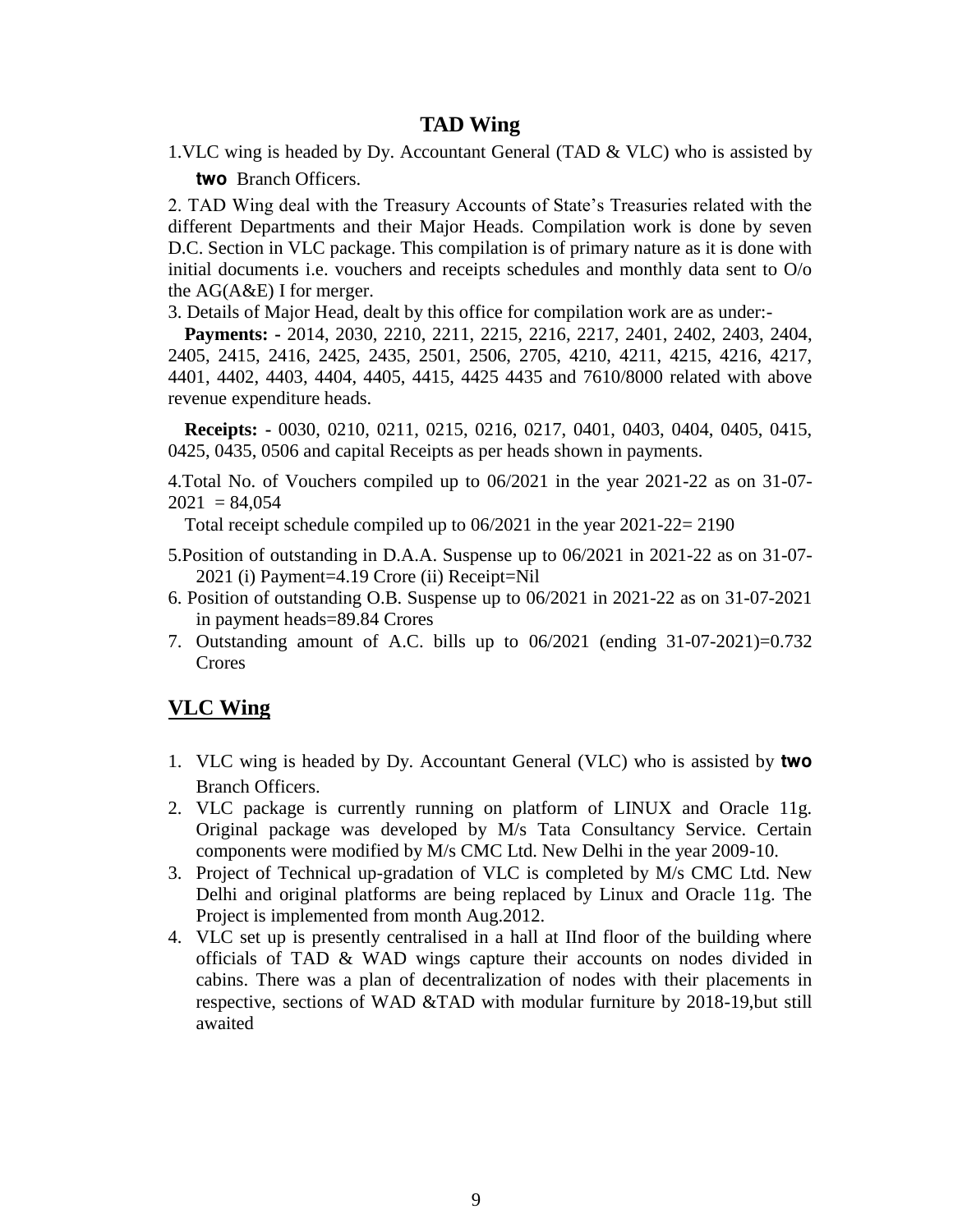#### **AUTHORITY OF PENSION**

1. The U.P. Govt. has taken over the work related to Pension of State Govt. Employees w.e.f 30/09/1988 and from thereafter. However, the revision of pension, family pension and other related misc. work of those state govt. employees who have retired/died prior to 30/09/1988 are still being done by this office.

2. Though the Central Govt. has transferred the Pension work relating to Central Employees to Central Pay and Accounts Office from 01/01/1990, but still the issue of the Payment Authorities in r/o Pension Revision, Family Pension, Commutation, Ex-Gratia Allowance of Burma Civil Pensioners are still being carried out by this office i.e. by Accountant General (A&E)-II, U.P. Alld.

3. After the implementation of Pay Revision w.e.f. 01/01/1986 by the state govt., keeping view the requirement of revision, the revision work of Pension, Family, Pension revision of pension of death cases and revision of Gratuity of those employees who retired/died after 01/01/1986, but before 30/09/1988, are still being carried out by this office, after receiving the Pension papers from the concerned department.

4. The pension payment authority issued to all the Treasuries of U.P. including those pensioners of U.P. Govt., who want to draw pension from

other states, the Special Seal Authority is still being issued by this office to concerned Accountant General Office of that state. Similarly, the govt.

employees of other state who want to draw pension from U.P., the Authority is being issued to concerned treasuries by this office on the basis of Special Seal Authority. The other state pensioners drawing pension from various treasuries of U.P., the Accountant General Office (A&E)-II, U.P., Alld, also undertakes the work of issuing orders from time to time regarding enhancement of relief on pension to all the Treasuries of U.P.

#### **5.** Settlement of Pension Cases during the m/o **JULY -2021**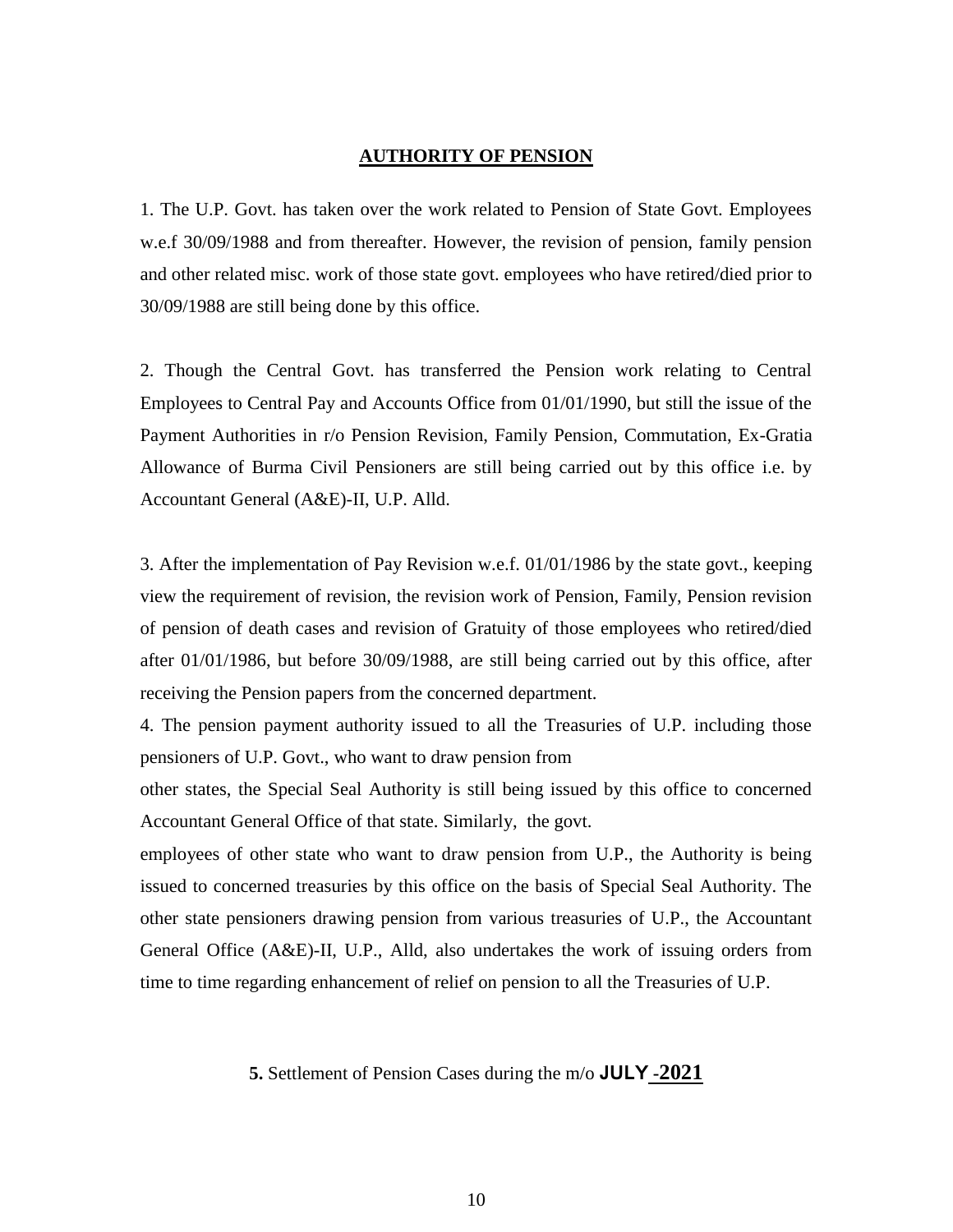is as given below:-

| <b>YEAR</b> | <b>OPENING</b><br><b>BALANCE</b> | <b>RECEIPT</b><br><b>DURING</b><br><b>THE</b><br><b>MONTH</b><br><b>JUNE-2021</b> | <b>SETTLEMENT</b><br><b>DURING THE</b><br><b>MONTH</b><br><b>JULY-2021</b> | <b>CLOSING</b><br><b>BALANCE</b> |
|-------------|----------------------------------|-----------------------------------------------------------------------------------|----------------------------------------------------------------------------|----------------------------------|
| 2021-22     | 01                               | 12                                                                                | 12                                                                         | 01                               |

6. Legal Cell has been established for settlement of legal notices and court cases in respect of Pension of retired state govt. employees. Settlement of Pension Revision Cases, Authority Letter under Special Seal received from Accountant Generals of other State, Complaint Cases received from Head Quarter, Legal Notices and Court Case during the m/o **JULY- 2021 as under:-**

| <b>CATEGORY</b>                                        | <b>OPENING</b><br><b>BALANCE</b> | <b>RECEIPT</b><br><b>DURING</b><br><b>THE</b><br><b>MONTH</b><br><b>JUNE</b><br>$\blacksquare$<br>2021 | <b>SETTLEMENT</b><br><b>DURING THE</b><br><b>MONTH</b><br><b>JULY-2021</b> | <b>CLOSING</b><br><b>BALANCE</b> |
|--------------------------------------------------------|----------------------------------|--------------------------------------------------------------------------------------------------------|----------------------------------------------------------------------------|----------------------------------|
| <b>Revision Cases</b>                                  | 08                               | 22                                                                                                     | 26                                                                         | 04                               |
| Special Seal<br>Authorities received<br>from other AGs | 85                               | 127                                                                                                    | 204                                                                        | 08                               |
| <b>Complaint Cases</b><br>received from CAG<br>office  | $00\,$                           | 05                                                                                                     | 05                                                                         | 00                               |

## **Accounting Functions of Works Group**

**4.1 Work Accounts Group**, consisting of 15 sections, function under overall supervision and guidance of a Group Officer designated as Deputy Accountant General (Works). Basic functions of this group are as under:-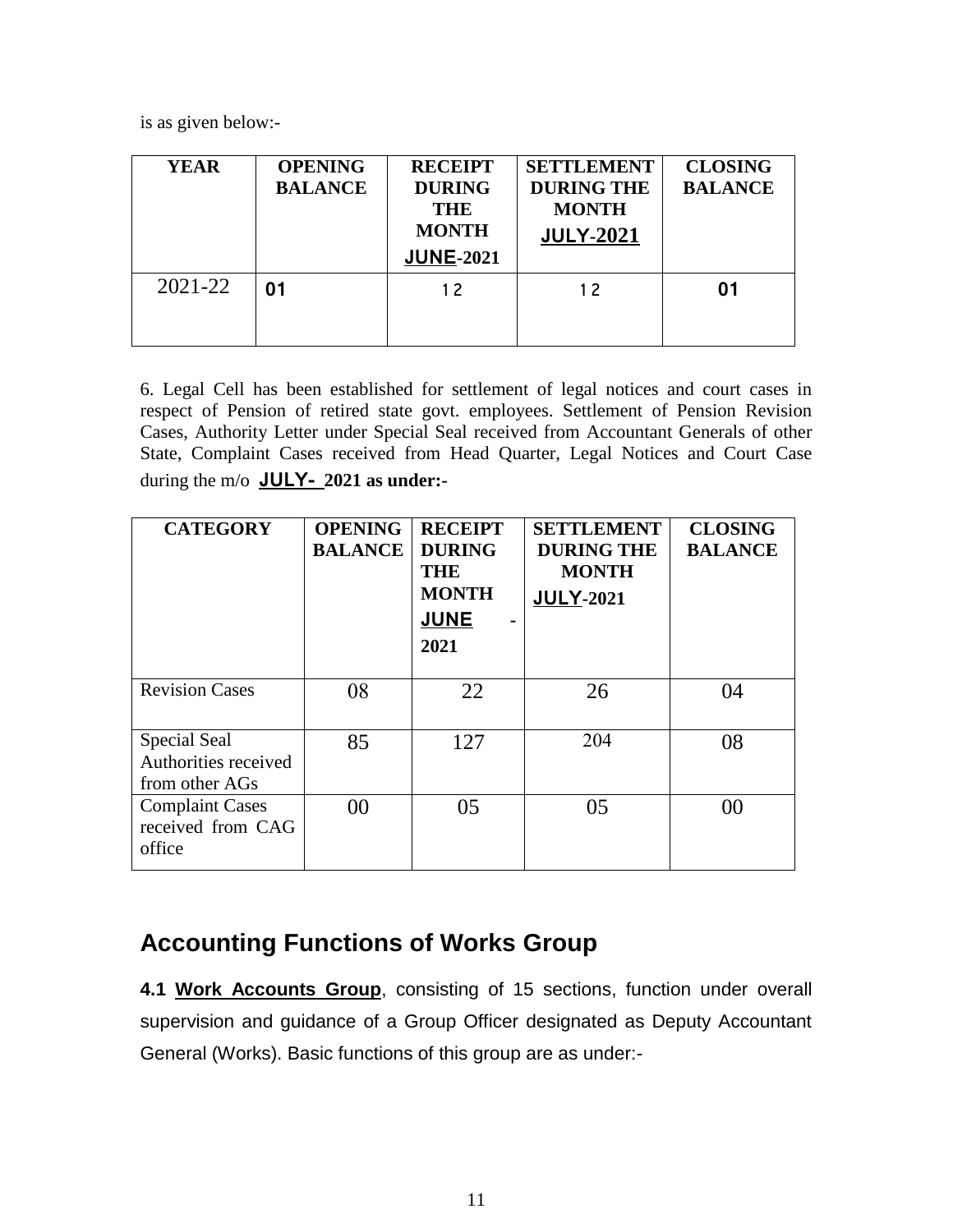- (a) Scrutiny of initial Accounts received from Divisional Offices under the Departments of Public Works, Irrigation, Minor Irrigation, Rural Engineering Department and Ground Water of the State of Uttar Pradesh.
- (b) Preparation of data sheets (month wise and division wise) and their posting on computer.
- (c) Quarterly reconciliation of accounts with the figures of Division.
- (d) Maintenance of various works Broadsheets and Broadsheets of HBA & MCA in respect of employees of the Departments of Public Works and Irrigation.
- (e) Preparation of the statements of the Finance and Appropriation Accounts of the Departments of Public Works and Irrigation
- (f) Cadre management of DA(s)/DAO(s), finalization of their personal claims and imparting training to newly recruited Divisional Accountants (Probationers).
- (g) Monthly Account Details are uploaded on website w.e.f. 4/15. This information is communicated to all concerned Secretaries & Divisional Officers.

**4.1.1 Works Coordination Cell (WC Cell)** is coordinating section of the Works Group. This section is responsible for deployment of personnel and intersectional transfer within wing. The section submits various Returns/Reports due to TM (Central) and Administration section of the office on due dates. It also prepares Annual Review**. Annual Review for the year 2019-20 has been prepared and sent to U.P. Govt. on 01-06-21**

The section collects information regarding points to be raised in High Power Committee meetings held from time to time.

Efforts are made to improve the quality of accounts. W.C. Cell issues office orders/ instructions to sections concerned from time to time to keep watch over quality of compiled accounts received from divisions.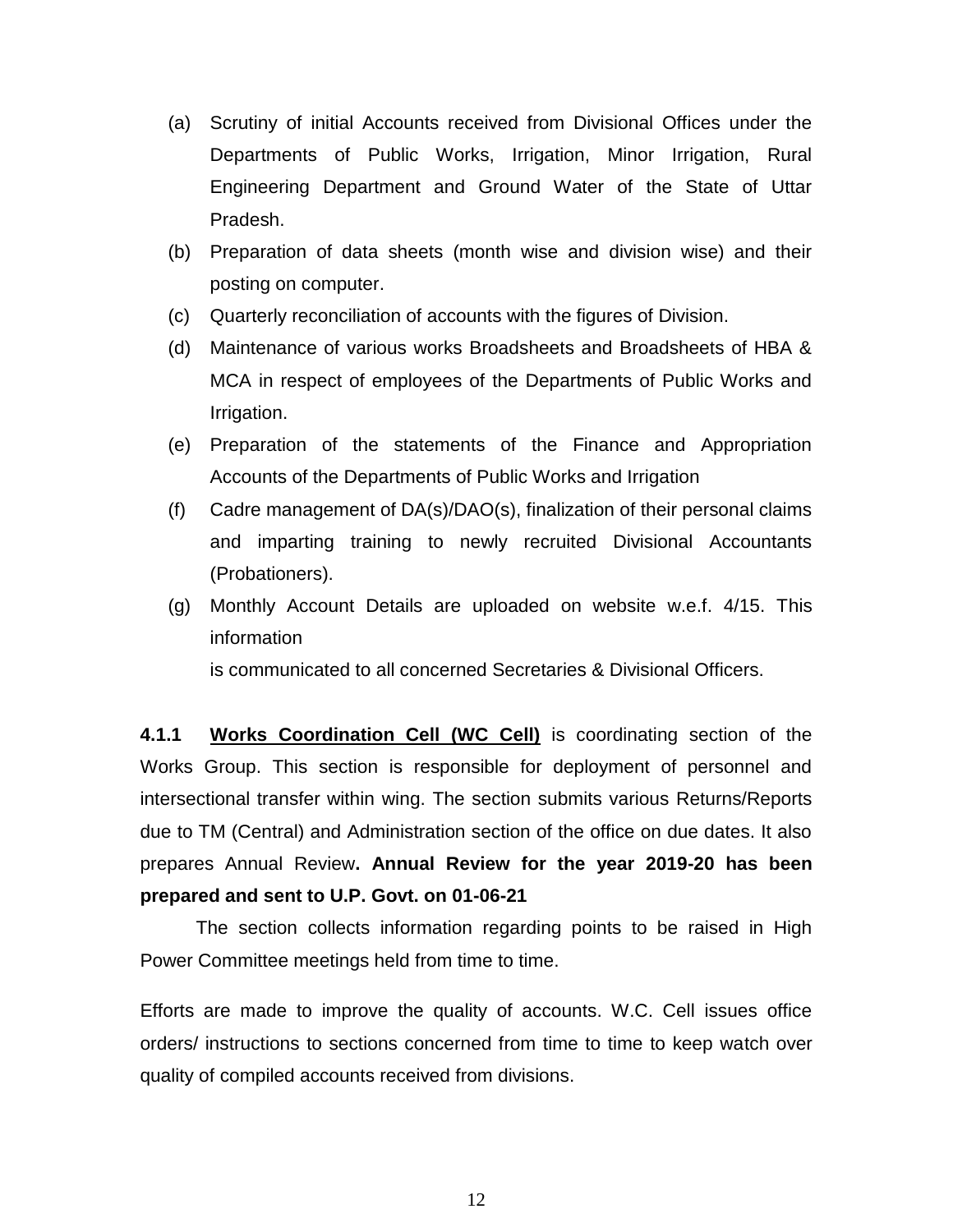This section compiles M.I.S. report incorporating various deficiencies / shortcomings noticed in the divisional compiled accounts to be sent to respective Finance Controllers, HODs and Secretaries with a request to issue appropriate directions to their subordinates/DOs relating to improvements in accounts.

**4.1.2 Book (Works) / F&A section** keeps watch over expenditure incurred and sends monthly appropriation along with comments regarding excess expenditure,(-) expenditure, expenditure without budget to the departmental Pr. Secretaries and HODs.

**4.1.3 Works Accounts Sections**There are 8 works accounting sections in the coordination. Seven sections are placed at Allahabad while WA-8 section dealing with accounts of Minor Irrigation, Rural Engineering Department and Ground Water Divisions is placed at Lucknow. These sections are responsible for scrutiny of the compiled monthly Accounts and their posting on the VLC system received from **727 Engineering Divisions**(detailed below) of the State of Utter Pradesh at present. W.A sections also carry out Quarterly reconciliation of figures with Divisional Officers.

These sections also maintain Works Broadsheets viz.Public Works Remittance (Head-1, Head-2) Public Works Deposit, MPSSA, CSSA etc., to monitor the clearance of outstanding balances and carry out correspondence related thereto, prepare reports/provide information related to the Broadsheets.

|               | <b>Departments</b>                | <b>Number of divisions rendering</b><br>compiled accounts |
|---------------|-----------------------------------|-----------------------------------------------------------|
|               | <b>Public Works</b>               | 234                                                       |
|               | Irrigation                        | 367                                                       |
| (iii)         | <b>Rural Engineering Departt.</b> | 75                                                        |
| (iv̀          | Minor Irrigation                  | 37                                                        |
| $\mathcal{U}$ | <b>Ground Water</b>               | 14                                                        |
|               | Гоtal                             |                                                           |

**Account up to 07/2021 has been completed.**

Department-wise position of Divisions rendering accounts is as under:-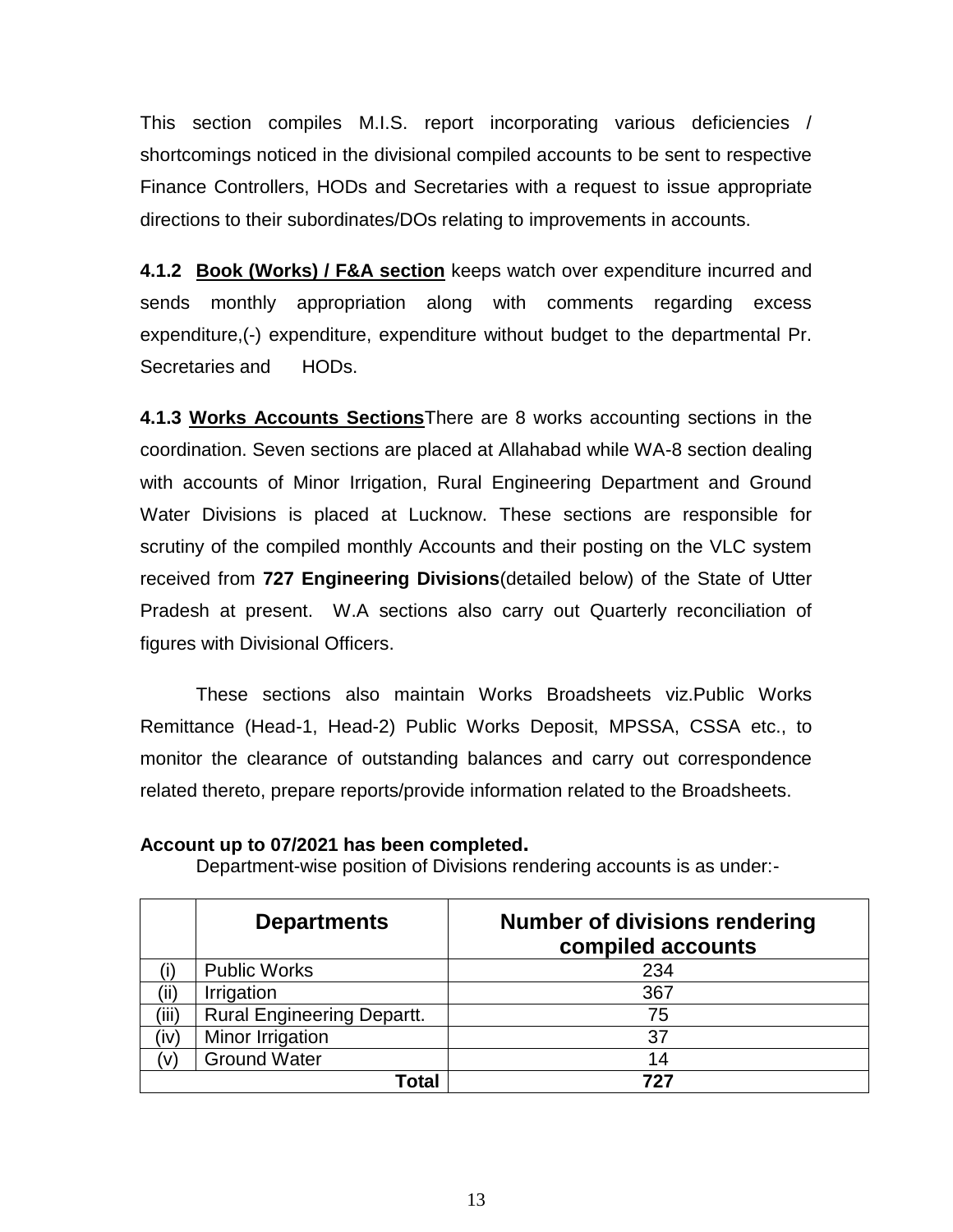**4.1.4 WE (C) and IE (c) Sections** deal with Treasury accounts of Establishment of PWD & Irrigation divisions, Broad-sheets relating to DAA and O.B. Suspense.Suspense raised during the year under DAA suspense & OB suspense are cleared by obtaining requisite information / records from concerned units. These sections are also responsible for maintenance of Broad-sheets of HBA & MCA of the department of Public Works and Irrigation of the State of Uttar Pradesh. Annual Statements and NDCs are issued to all the Loanees by the sections.

**4.1.5** The cadre of Divisional Accountants/DAO(s) is managed by WM-1 Section. The section, in addition to transfer and posting of DA(s) also deals with their promotion to higher grades, confirmation on the post of DA, Disciplinary cases and complaints against DA(s)/DAO(s). The gradation list of the incumbents of the DA's Cadre as on 01.03.2020 was updated and compiled by the section.

Personal claims of DA(s)/DAO(s) are promptly finalized by the WM-2 section.

The grade-wise and category wise incumbents in the cadre of DA(s) as on 01.07.2021 was as under:-

|       |                                      | <b>SS</b> | <b>PIP</b> | <b>Male</b> | Female | <b>UR</b> | <b>SC</b> | <b>ST</b> | <b>OBC</b> | Ex         | <b>OH</b>         | VH          | HH         |
|-------|--------------------------------------|-----------|------------|-------------|--------|-----------|-----------|-----------|------------|------------|-------------------|-------------|------------|
| Cadre |                                      |           |            |             |        |           |           |           |            | Ser        |                   |             |            |
|       | Sr. DAO (Gr. 'B'<br>Gazetted)        | 109       | 99         | 98          | 1      | 60        | 29        | 10        | <b>NIL</b> | <b>NIL</b> | 04(UR)<br>01 (ST) | <b>NIL</b>  | <b>NIL</b> |
| 2     | DAO Grade-1<br>(Gr. 'B'<br>Gazetted) | 182       | 180        | 175         | 5      | 86        | 39        | 11        | 44         | <b>NIL</b> | 02(OBC)           | <b>NIL</b>  | <b>NIL</b> |
| 3     | DAO Grade-2                          | 182       | 152        | 146         | 6      | 90        | 9         | 1         | 52         | 04         | 03(UR<br>02(OBC   | 01<br>(OBC) | 02<br>(UR) |

**As on 01.07.2021**